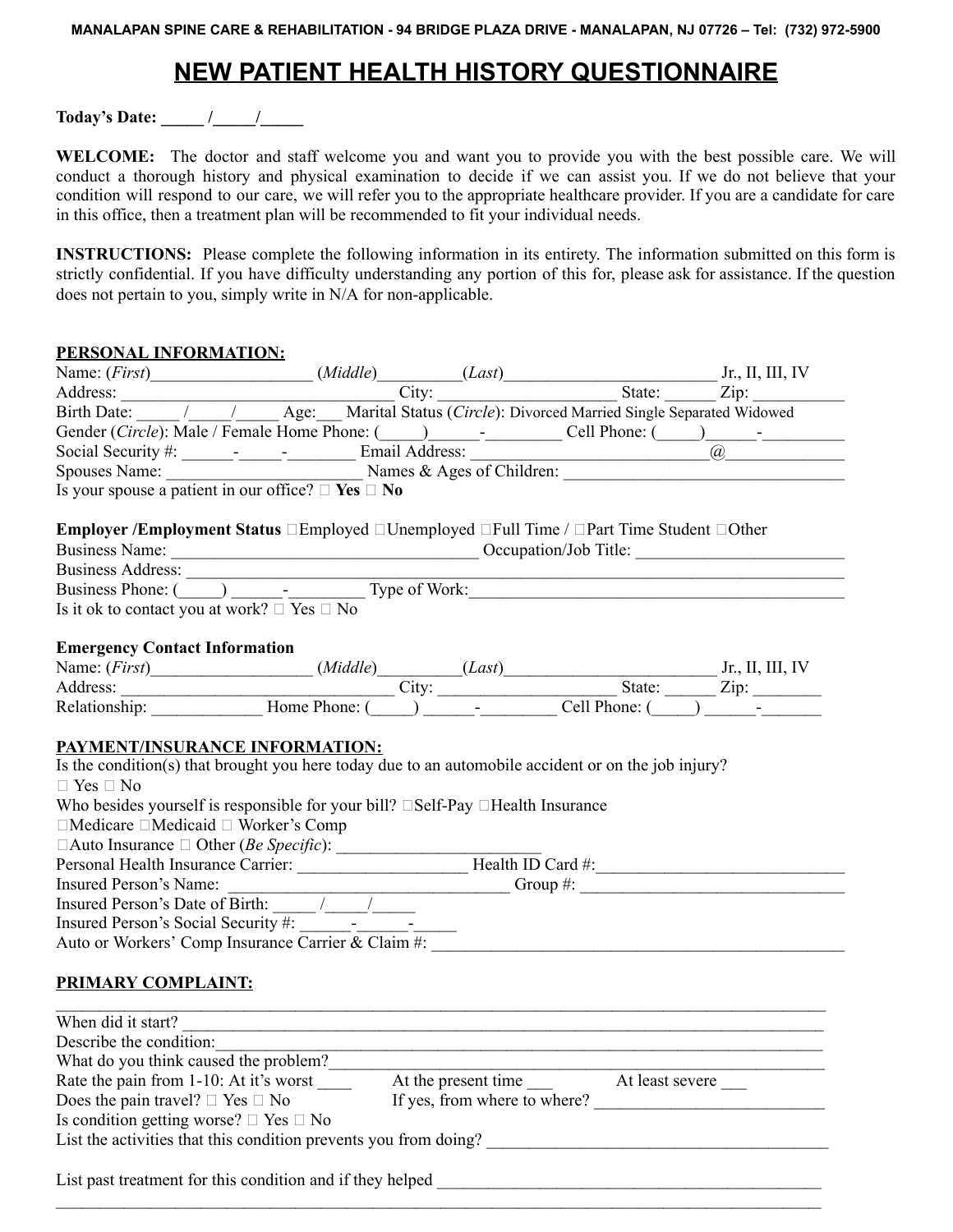## **SECOND COMPLAINT:**

| When did it start?                                               |                              |                 |  |  |
|------------------------------------------------------------------|------------------------------|-----------------|--|--|
| Describe the condition:                                          |                              |                 |  |  |
| What do you think caused the problem?                            |                              |                 |  |  |
| Rate the pain from 1-10: At it's worst                           | At the present time          | At least severe |  |  |
| Does the pain travel? $\Box$ Yes $\Box$ No                       | If yes, from where to where? |                 |  |  |
| Is condition getting worse? $\Box$ Yes $\Box$ No                 |                              |                 |  |  |
| List the activities that this condition prevents you from doing? |                              |                 |  |  |
|                                                                  |                              |                 |  |  |
| List past treatment for this condition and if they helped        |                              |                 |  |  |

## LIST MEDICATIONS, VITAMINS, SUPPLEMENTS:

## LIST PAST TRAUMA, ACCIDENTS, INJURIES, HOSPITALIZATIONS, SURGERIES:

## LIST FAMILY HISTORY, SOCIAL HISTORY, EXERCISE LEVEL, SMOKING, STRESS LEVEL:

Is there any other information that you feel would be relevant to your current condition(s) that was not covered? Please explain in the following section any information that you feel would be helpful to the doctor.

## **AUTHORIZATION FOR RELEASE OF INFORMATION:**

I authorize the release of any medical information necessary to process my insurance claims.

### **AUTHORIZATION OF ASSIGNMENT:**

I authorize payment of medical benefits to Manalapan Spine Care for services rendered to me.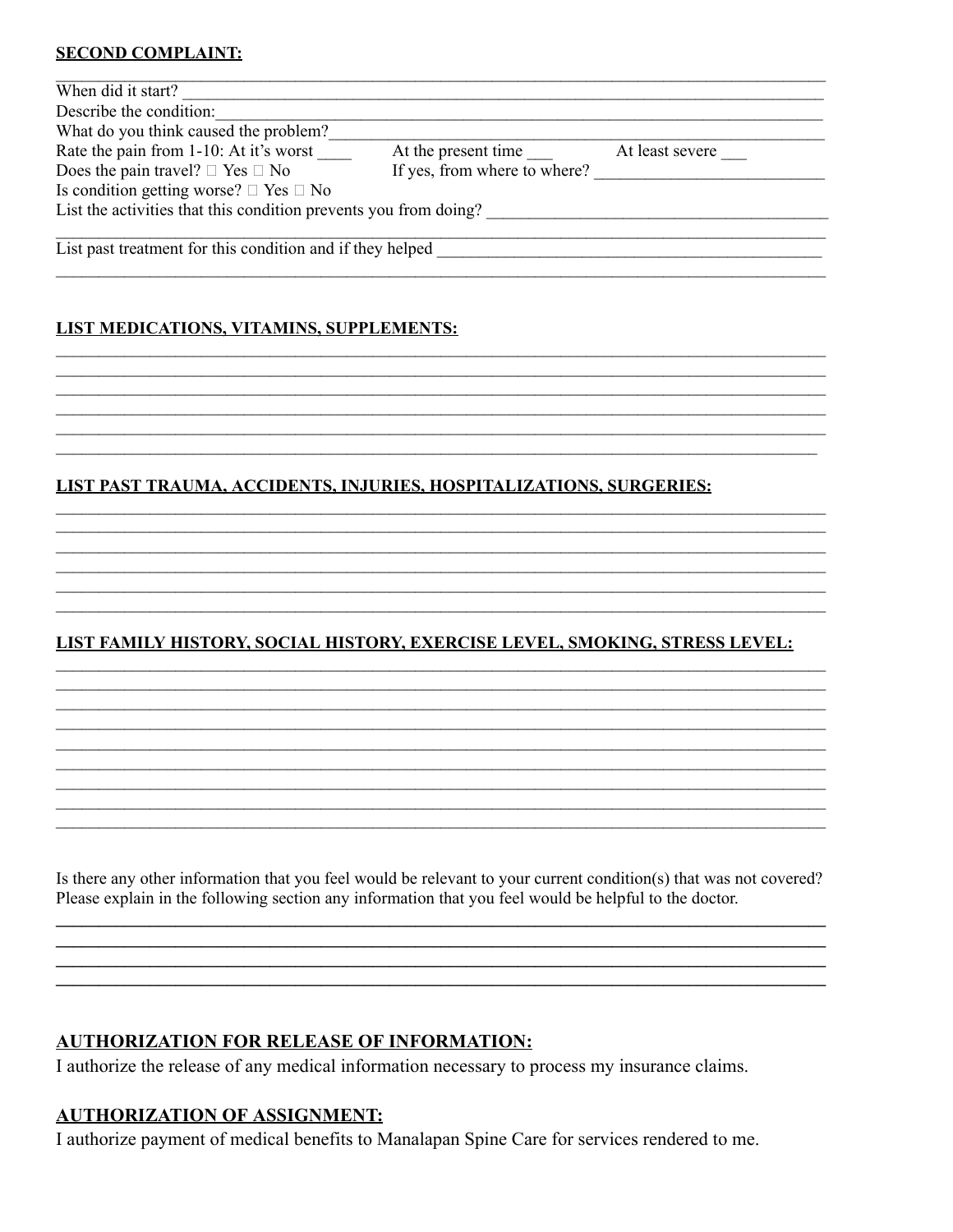## **REIMBURSEMENT POLICY:**

We often do not know exactly what your insurance company will pay us until we receive payment. Either way, we usually accept their payment after any deductible, co-payment and co-insurance is handled. Please understand that your insurance is an agreement between you and your insurance company and all services rendered to you are ultimately your responsibility.

## **ACCEPTANCE AS A PATIENT:**

I understand and agree that this office has the right to refuse to accept me as a patient at any time before treatment begins, or terminate my care as a patient if in the course of treatment if I am not following the treatment plan for my condition, or be referred out to another health provider as the doctor deems medically necessary. I understand that the taking of a history and the conducting of a physical examination are not considered treatment, but are part of the process of information

gathering so that the doctor can determine whether to accept me as a patient.

**PATIENT PRINTED NAME**

 $\mathcal{L}_\text{max}$ 

 $\mathcal{L}_\text{max}$ **PATIENT SIGNATURE**

 $\mathcal{L}_\text{max}$ **DATE**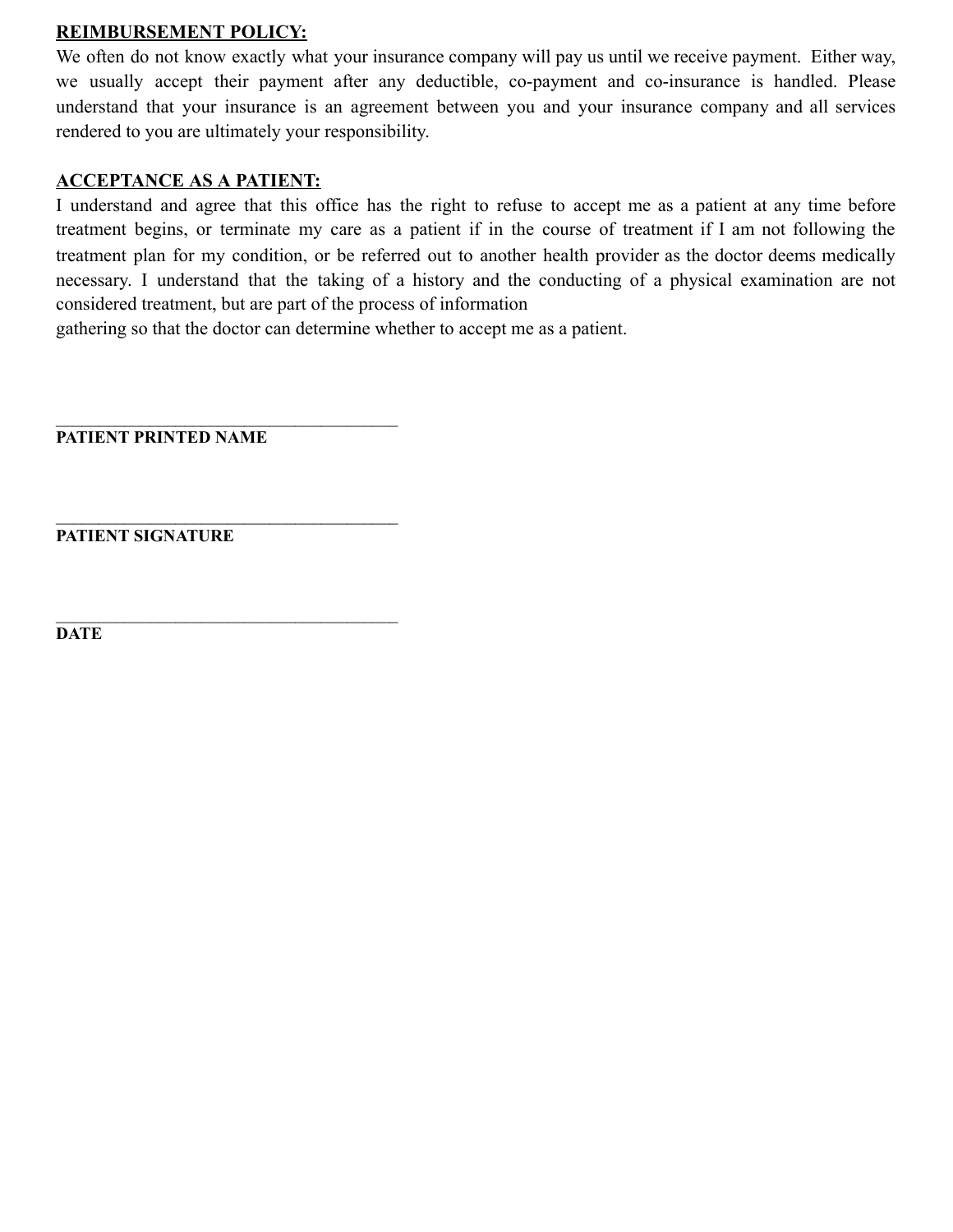# **Manalapan Spine Care & Rehabilitation**

**94 Bridge Plaza Drive Manalapan, NJ 07726**

**Tel: (732) 972-5900**

# **AUTHORIZATION FOR ASSIGNMENT & RELEASE**

**Patient Name: \_\_\_\_\_\_\_\_\_\_\_\_\_\_\_\_\_\_\_\_ Today's Date:\_\_\_\_\_ /\_\_\_\_\_/\_\_\_\_\_** 

## **AUTHORIZATION FOR RELEASE OF INFORMATION:**

I authorize the release of any medical information necessary to process my insurance claims.

### **AUTHORIZATION OF ASSIGNMENT:**

 $\mathcal{L}_\text{max}$ 

 $\mathcal{L}_\text{max}$ 

I authorize payment of medical benefits to Manalapan Spine Care for services rendered to me.

#### **REIMBURSEMENT POLICY:**

We often do not know exactly what your insurance company will pay us until we receive payment. Either way, we usually accept their payment after any deductible, co-payment and co-insurance is handled. Please understand that your insurance is an agreement between you and your insurance company and all services rendered to you are ultimately your responsibility.

**PATIENT PRINTED NAME**

 $\mathcal{L}_\text{max}$ **PATIENT SIGNATURE**

**DATE**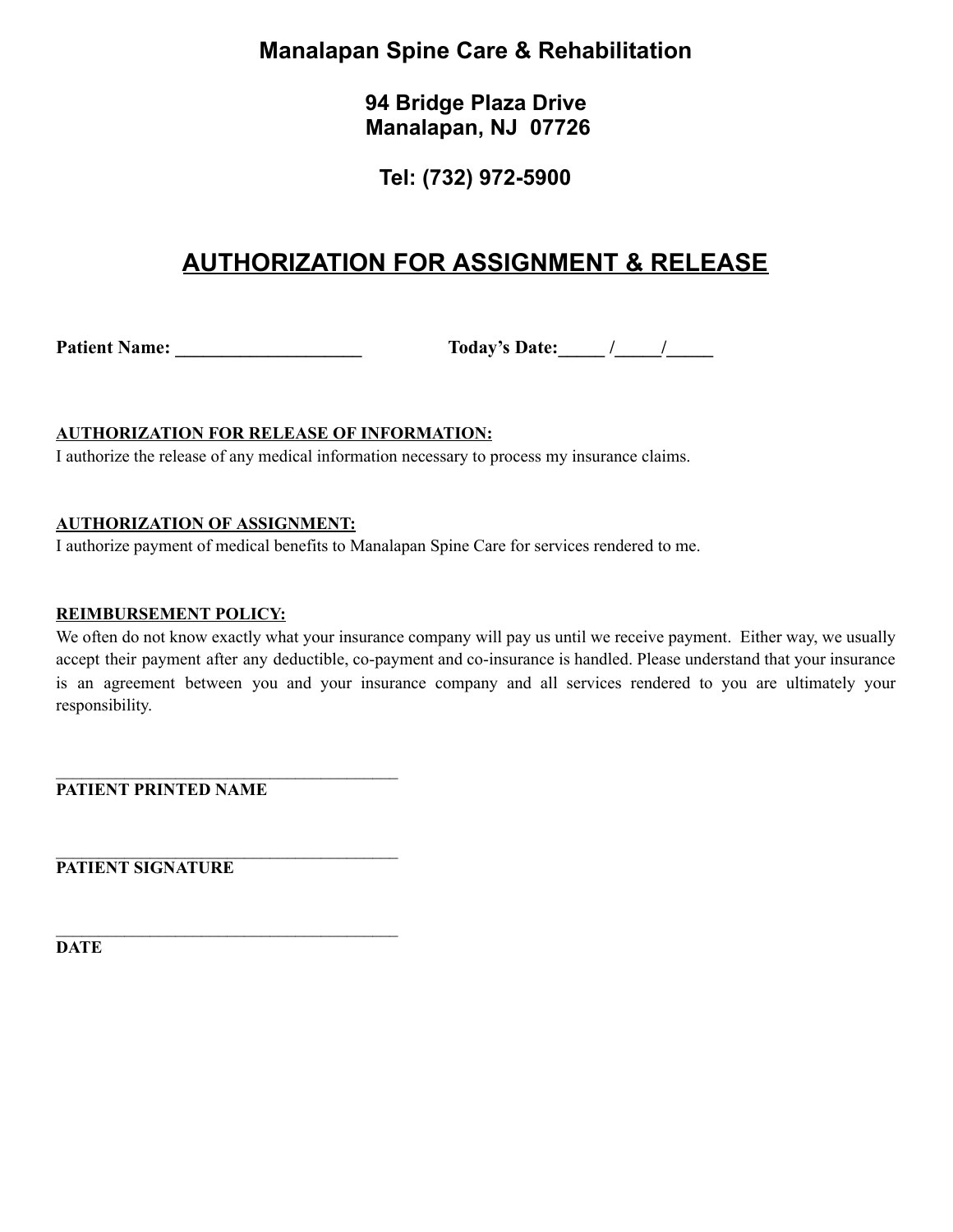## **Manalapan Spine Care & Rehabilitation**

## **94 Bridge Plaza Drive Manalapan, NJ 07726**

## **Tel: (732) 972-5900**

# **PATIENT ACKNOWLEDGEMENT OF HIPAA NOTICE**

## **Notice to Patient:**

We are required to offer you a copy of our HIPAA notice which states how we may use and/or disclose your health information. Our HIPAA notice and office policies contain information regarding payment, health insurance, collections and other important information.

## **OPTIONAL:**

| 1) May we confirm your appointments by email, text or phone?              | Yes  | No.  |
|---------------------------------------------------------------------------|------|------|
| 2) May we leave a message on your answering device at home or cell phone? | Yes. | - No |
| 3) May we discuss your condition with any members of your family?         | Yes  | No.  |
| If yes, provide names:                                                    |      |      |

## **Patient Acknowledgement:**

I acknowledge and agree to this office's HIPAA notice. I acknowledge that I have reviewed the HIPAA notice and have the right to obtain a paper copy of the HIPAA notice. I acknowledge that I may refuse to sign this acknowledgment if I wish.

Patient Printed Name

\_\_\_\_\_\_\_\_\_\_\_\_\_\_\_\_\_\_\_\_\_\_\_\_\_\_\_\_\_\_\_\_\_ Patient Signature or legal representative

\_\_\_\_\_\_\_\_\_\_\_\_\_\_\_\_\_\_\_\_\_\_\_\_\_\_\_\_\_\_\_\_\_

\_\_\_\_\_\_\_\_\_\_\_\_\_\_\_\_\_\_\_\_\_\_\_\_\_\_\_\_\_\_\_\_\_ If legal representative, state relationship \_\_\_\_\_\_\_\_\_\_\_\_\_\_\_\_\_\_\_\_\_\_\_\_\_\_\_\_\_\_\_\_\_

Date

## **FOR OFFICE USE ONLY:**

We have made every effort to obtain written acknowledgment of receipt of our HIPAA notice from this patient but it could not be obtained because:

- the patient refused to sign
- we were not able to communicate with the patient
- \_\_\_ due to an emergency situation it was not possible to obtain a signature
- \_\_\_ other (please provide details):

\_\_\_\_\_\_\_\_\_\_\_\_\_\_\_\_\_\_\_\_\_\_\_\_\_\_\_\_\_\_\_\_\_

\_\_\_\_\_\_\_\_\_\_\_\_\_\_\_\_\_\_\_\_\_\_\_\_\_\_\_\_\_\_\_\_\_

\_\_\_\_\_\_\_\_\_\_\_\_\_\_\_\_\_\_\_\_\_\_\_\_\_\_\_\_\_\_\_\_\_

\_\_\_\_\_\_\_\_\_\_\_\_\_\_\_\_\_\_\_\_\_\_\_\_\_\_\_\_\_\_\_\_\_

Name of patient

Name of staff member

Signature of staff member

Date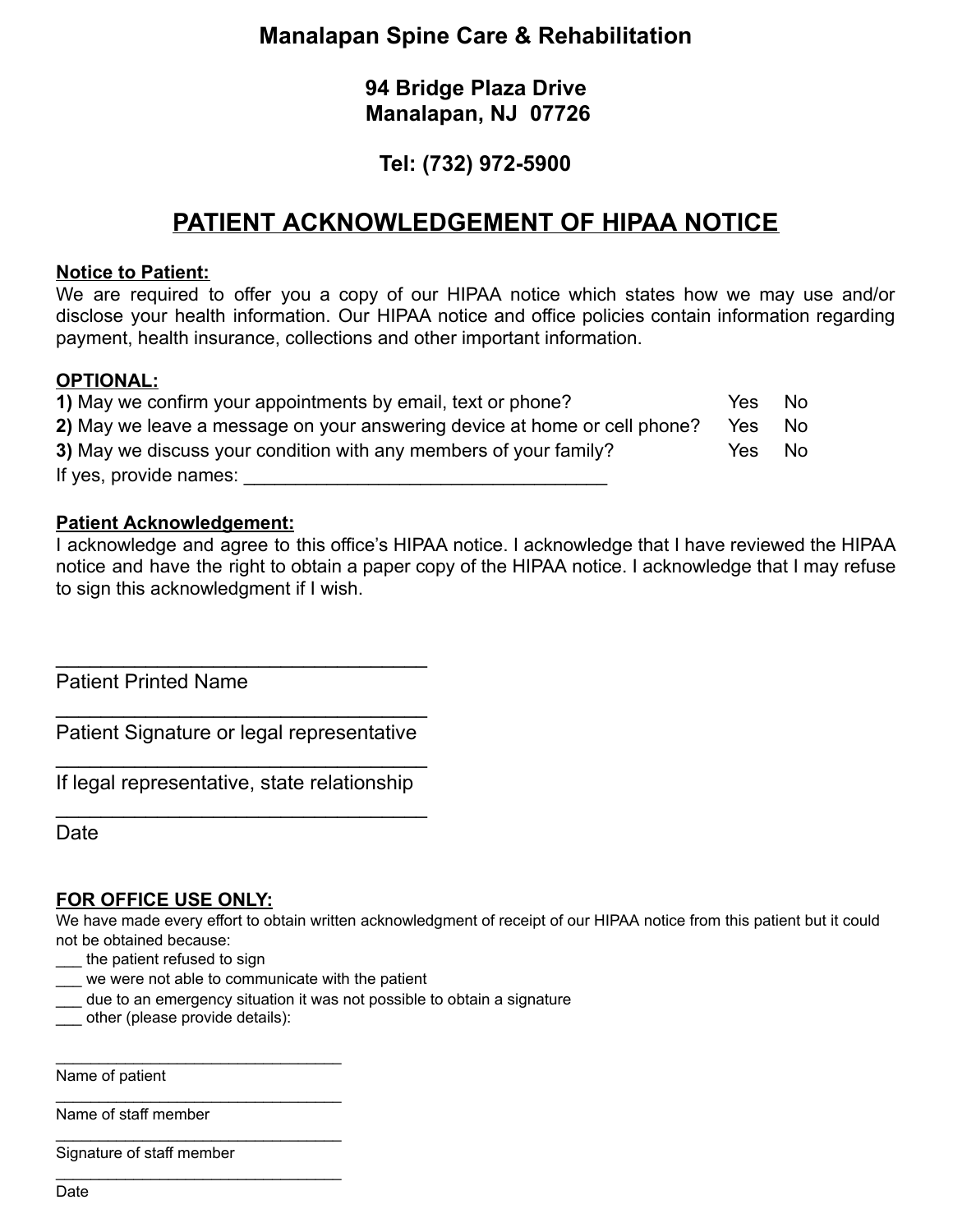# **Manalapan Spine Care & Rehabilitation**

# **NOTICE OF PRIVACY PRACTICES (HIPAA NOTICE)**

This notice describes how information about you may be used and disclosed and how you can get access to this information. Please review it carefully.

#### **Your Rights**

When it comes to your health information, you have certain rights. This section explains your rights and some of our responsibilities to help you.

#### **Get an electronic or paper copy of your medical record:**

You can ask to see or get an electronic or paper copy of your medical record and other health information we have about you. Ask us how to do this. We will provide a copy or a summary of your health information, usually within 30 days of your request. We may charge a reasonable, cost-based fee.

#### **Ask us to correct your medical record:**

You can ask us to correct health information about you that you think is incorrect or incomplete. Ask us how to do this. We may say "no" to your request, but we'll tell you why in writing within 60 days.

#### **Request confidential communications:**

You can ask us to contact you in a specific way (for example, home or office phone) or to send mail to a different address. We will say "yes" to all reasonable requests.

#### **Ask us to limit what we use or share:**

You can ask us **not** to use or share certain health information for treatment, payment, or our operations. We are not required to agree to your request, and we may say "no" if it would affect your care. If you pay for a service or health care item out-of-packet in full, you can ask us not to share that information for the purpose of payment or our operations with your health insurer. We will say "yes" unless a law requires us to share that information.

#### **Get a list of those with whom we've shared information:**

You can ask for a list (accounting) of the times we've shared your health information for six years prior to the date you ask, who we shared it with and why. We will include all the disclosures except for those about treatment, payment, and health care operations, and certain other disclosures (such as any you asked us to make). We'll provide one accounting a year for free but will charge a reasonable, cost-based fee if you ask for another one within 12 months.

#### **Get a copy of this privacy notice:**

You can ask for a paper copy of this notice at any time, even if you have agreed to receive the notice electronically, we will provide you with a paper copy promptly.

#### **Choose someone to act for you:**

If you have given someone medical power of attorney or if someone is your legal guardian, that person can exercise your rights and make choices about your health information. We will make sure the person has this authority and can act for you before we take any action.

#### **File a complaint if you feel your rights are violated:**

You can complain if you feel we have violated your rights by contacting us. You can file a complaint with the U.S. Department of Health and Human Services Office for Civil Rights by sending a letter to 200 Independence Avenue, S.W., Washington, D.C. 20201, calling 1-877-696-6775, or visiting [www.hhs.gov/ocr/privacy/hipaa/complaints .](http://www.hhs.gov/ocr/privacy/hipaa/complaints) We will not retaliate against you for filing a complaint.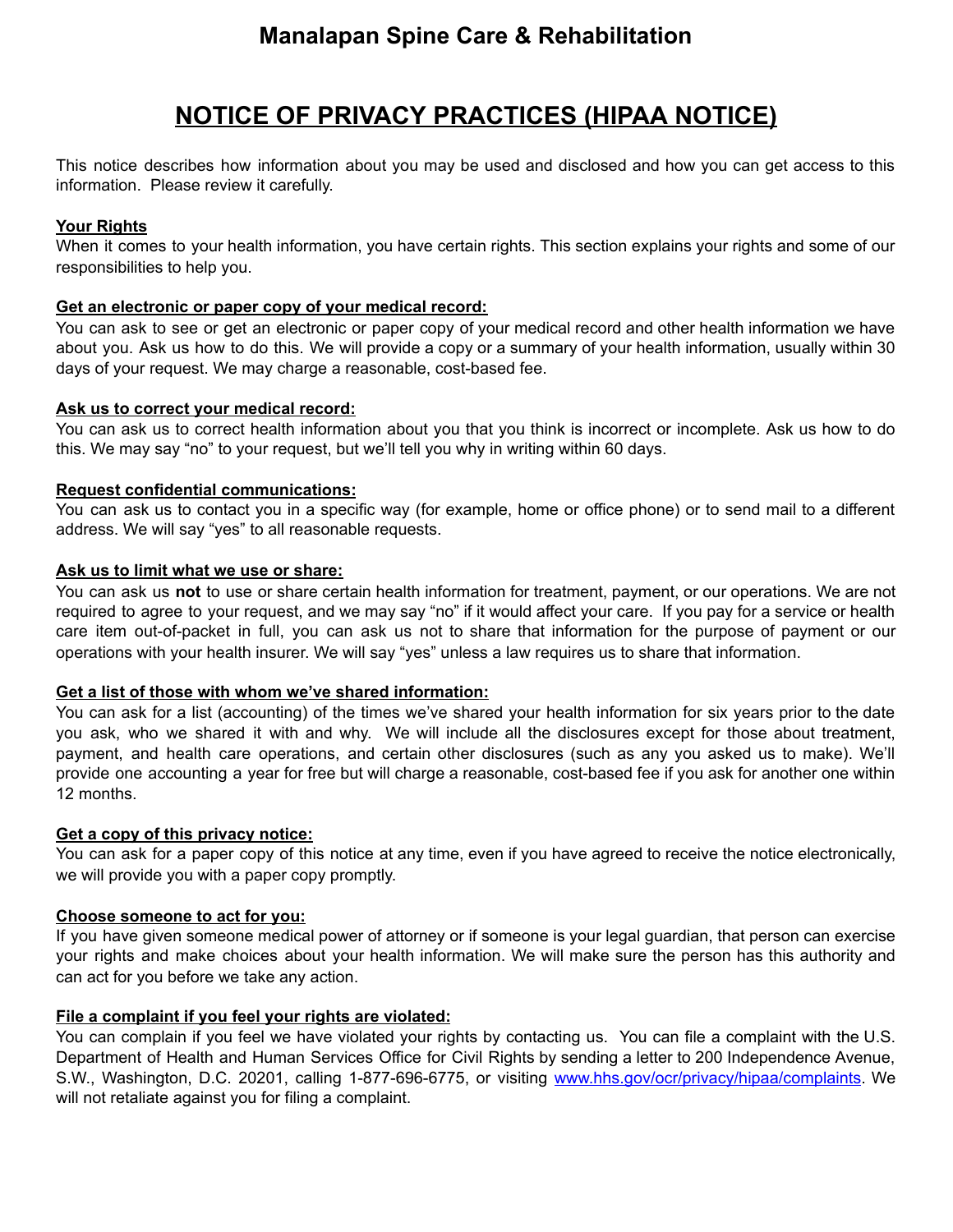## **Your Choices**

For certain health information, you can tell us your choices about what we share. If you have a clear preference for how we share your information in the situations described below, talk to us. Tell us what you want us to do, and we will follow your instructions.

#### **In these cases, you have both the right and choice to tell us to:**

Share information with your family, close friends, or others involved in your care. Share information in a disaster relief situation. Include your information in a hospital directory. If you are not able to tell us your preference, for example if you are unconscious, we may go ahead and share your information if we believe it is in your best interest. We may also share your information when needed to lessen a serious and imminent threat to health or safety.

#### **In these cases we never share your information unless you give us written permission:**

Marketing purposes. Sale of your information. Sharing of psychotherapy notes.

#### **In the case of fundraising:**

We may contact you for fundraising efforts, but you can tell us not to contact you again.

#### **Our Uses and Disclosures**

How do we typically use or share your health information? We typically use or share your health information in the following ways:

#### **Treat you:**

We can use your health information and share it with other professionals who are treating you. Example: A doctor treating you for an injury asks another doctor about your overall health condition.

#### **Run our organization:**

We can use and share your health information to run our practice, improve your care, and contact your when necessary. Example: We use health information about you to manage your treatment and services.

#### **Bill for your services:**

We can use and share your health information to bill and get payment from health plans or other entities. Example: We give information about you to your health insurance plan so it will pay for your services.

#### **How else can we use or share your health information?**

We are allowed or required to share your information in other ways – usually in ways that contribute to the public good, such as public health and research. We have to meet many conditions in the law before we can share your information for these purposes. For more information see: www.hhs.gov/ocr/privacy/hipaa/understanding/consumers/index.html.

#### **Help with public health and safety issues:**

We can share health information about you for certain situations such as preventing disease, helping with product recalls, reporting adverse reactions to medications, reporting suspected abuse, neglect, or domestic violence, preventing or reducing a serious threat to anyone's health or safety.

#### **Do research:**

We can use or share your information for health research.

#### **Comply with the law:**

We will share information about you if state or federal laws require it, including with the Department of Health and Human Services if it wants to see that we're complying with federal privacy law.

#### **Respond to organ and tissue donation requests:**

We can share health information about you with organ procurement organizations.

#### **Work with a medical examiner or funeral director:**

We can share health information with a coroner, medical examiner, or funeral director when an individual dies.